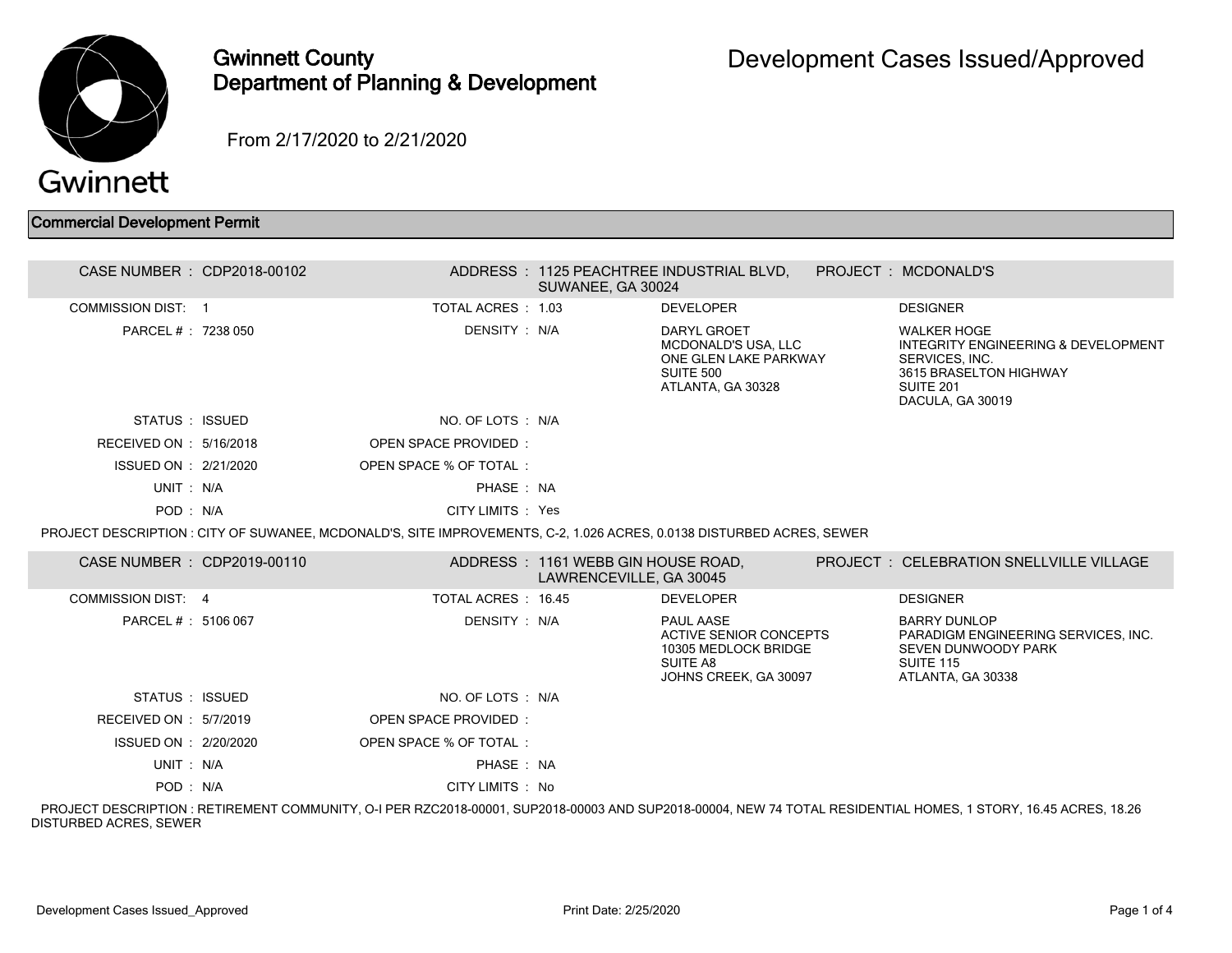| CASE NUMBER : CDP2020-00007                        |                                                                                                                                     | 30039 | ADDRESS: 2945 GALLERY GRV, SNELLVILLE, GA                                                       | PROJECT : GC PUMP STATION (COUNTRY CLUB<br>OF GWINNETT #1)                                                                                          |
|----------------------------------------------------|-------------------------------------------------------------------------------------------------------------------------------------|-------|-------------------------------------------------------------------------------------------------|-----------------------------------------------------------------------------------------------------------------------------------------------------|
| COMMISSION DIST: 3                                 | TOTAL ACRES: 0.35                                                                                                                   |       | <b>DEVELOPER</b>                                                                                | <b>DESIGNER</b>                                                                                                                                     |
| PARCEL # : 6032 125                                | DENSITY : N/A                                                                                                                       |       | <b>SPENCER ADAMS</b><br><b>WATER RESOURCES</b><br>684 WINDER HIGHWAY<br>LAWRENCEVILLE, GA 30045 | ANDREW H WATERS<br>GWINNETT COUNTY DEPARTMENT OF ENGINEERING STRATEGIES, INC.<br>3855 SHALLOWFORD ROAD<br>MARIETTA, GA 30062                        |
| STATUS : ISSUED                                    | NO. OF LOTS : N/A                                                                                                                   |       |                                                                                                 |                                                                                                                                                     |
| RECEIVED ON : 1/16/2020                            | <b>OPEN SPACE PROVIDED:</b>                                                                                                         |       |                                                                                                 |                                                                                                                                                     |
| ISSUED ON : 2/20/2020                              | OPEN SPACE % OF TOTAL:                                                                                                              |       |                                                                                                 |                                                                                                                                                     |
| UNIT: N/A                                          | PHASE: NA                                                                                                                           |       |                                                                                                 |                                                                                                                                                     |
| POD: N/A                                           | CITY LIMITS : No                                                                                                                    |       |                                                                                                 |                                                                                                                                                     |
|                                                    |                                                                                                                                     |       |                                                                                                 | PROJECT DESCRIPTION : GC PUMP STATION (COUNTRY CLUB OF GWINNETT #1), R-100 CLU PER SUP1990-00030, UPGRADE, 0.35 ACRES, 0.285 DISTURBED ACRES, SEWER |
| CASE NUMBER : CDP2020-00008                        |                                                                                                                                     |       | ADDRESS : 545 DACULA RD, DACULA, GA 30019                                                       | PROJECT: CHICK-FIL-A                                                                                                                                |
| COMMISSION DIST: 3                                 | TOTAL ACRES : 1.19                                                                                                                  |       | <b>DEVELOPER</b>                                                                                | <b>DESIGNER</b>                                                                                                                                     |
| PARCEL # : 5303 183                                | DENSITY: N/A                                                                                                                        |       | <b>BETH DAVIDSON</b><br>CHICK-FIL-A, INC.<br>5200 BUFFINGTON ROAD<br>ATLANTA, GA 30349          | CASEY G. DURDEN<br>HILL FOLEY ROSSI & ASSOCIATES<br>3680 PLEASANT HILL ROAD<br>DULUTH, GA 30096                                                     |
| STATUS : ISSUED                                    | NO. OF LOTS : N/A                                                                                                                   |       |                                                                                                 |                                                                                                                                                     |
| RECEIVED ON : 1/22/2020                            | OPEN SPACE PROVIDED:                                                                                                                |       |                                                                                                 |                                                                                                                                                     |
| ISSUED ON : 2/21/2020                              | OPEN SPACE % OF TOTAL:                                                                                                              |       |                                                                                                 |                                                                                                                                                     |
| UNIT: N/A                                          | PHASE: NA                                                                                                                           |       |                                                                                                 |                                                                                                                                                     |
| POD: N/A                                           | CITY LIMITS : Yes                                                                                                                   |       |                                                                                                 |                                                                                                                                                     |
|                                                    | PROJECT DESCRIPTION: CITY OF DACULA, CHICK-FIL-A, SITE IMPROVEMENTS, C-2, 1.19 ACRES, 0.1 DISTURBED ACRES, 53 PARKING SPACES, SEWER |       |                                                                                                 |                                                                                                                                                     |
| <b>TOTAL FOR: Commercial Development</b><br>Permit | NO. OF CASES: 4                                                                                                                     |       | NO. OF LOTS: 0                                                                                  | <b>TOTAL ACRES: 19.02</b>                                                                                                                           |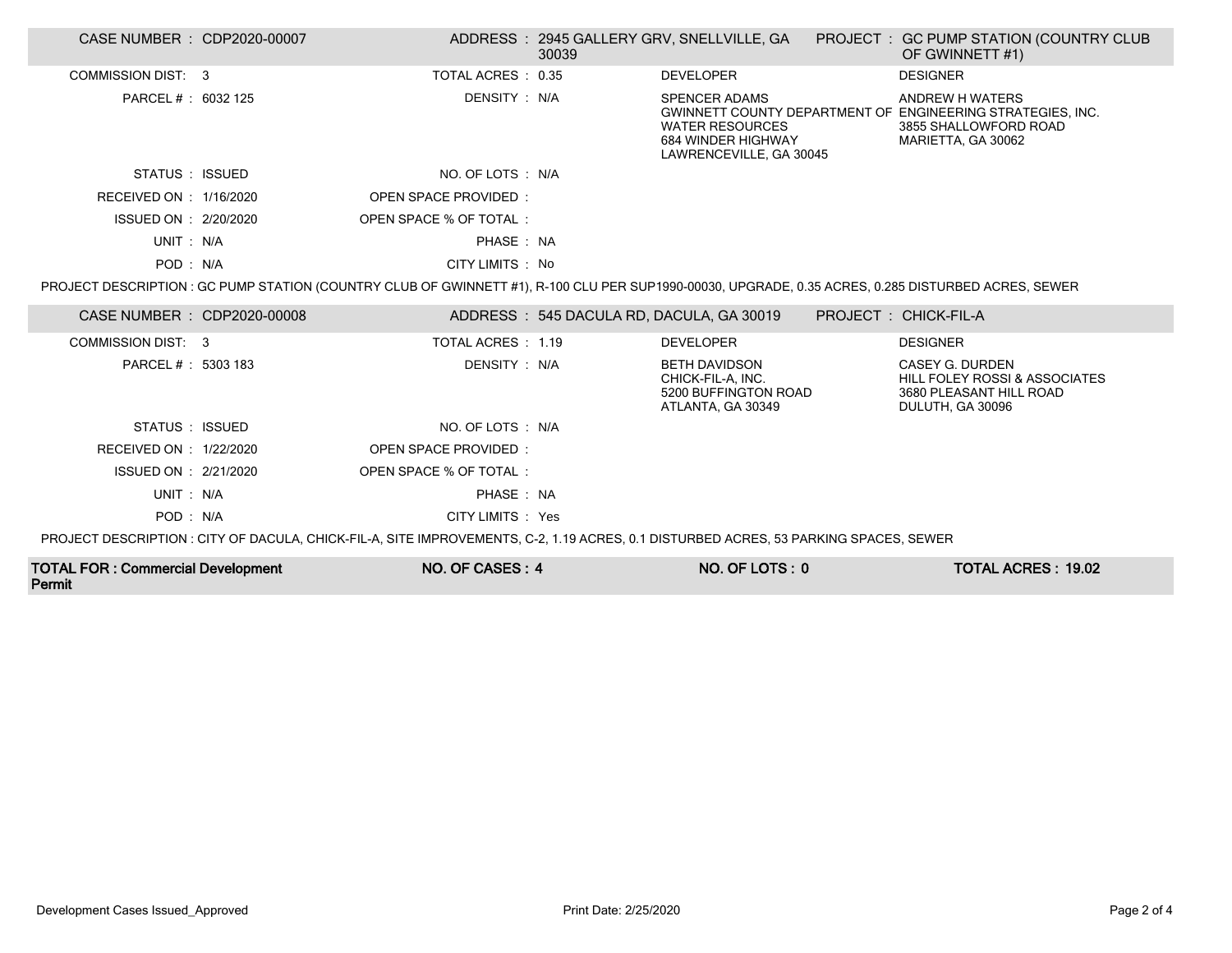## Multifamily Development Permit

| CASE NUMBER : MDP2019-00014 | ADDRESS: 1510 DULUTH HWY,   | LAWRENCEVILLE, GA 30043                                                                                                     | <b>PROJECT: SWEETWATER SPRINGS</b>                                                                                                                            |
|-----------------------------|-----------------------------|-----------------------------------------------------------------------------------------------------------------------------|---------------------------------------------------------------------------------------------------------------------------------------------------------------|
| <b>COMMISSION DIST: 1</b>   | TOTAL ACRES: 4.61           | <b>DEVELOPER</b>                                                                                                            | <b>DESIGNER</b>                                                                                                                                               |
| PARCEL #: 7073 357          | DENSITY: N/A                | <b>JIM JACOBI</b><br>PARKLAND COMMUNITIES, INC.<br><b>299 SOUTH MAIN STREET</b><br>SUITE A<br>ALPHARETTA, GA 30009          | <b>TYLER MARCHMAN</b><br>ALLIANCE ENGINEERING AND PLANNING<br>299 S. MAIN STREET<br>SUITE A<br>ALPHARETTA, GA 30009                                           |
| STATUS : ISSUED             | NO. OF LOTS : N/A           |                                                                                                                             |                                                                                                                                                               |
| RECEIVED ON : 9/23/2019     | <b>OPEN SPACE PROVIDED:</b> |                                                                                                                             |                                                                                                                                                               |
| ISSUED ON : 2/20/2020       | OPEN SPACE % OF TOTAL:      |                                                                                                                             |                                                                                                                                                               |
| UNIT: N/A                   | PHASE: NA                   |                                                                                                                             |                                                                                                                                                               |
| POD: N/A                    | CITY LIMITS : No            |                                                                                                                             |                                                                                                                                                               |
|                             |                             | PROJECT DESCRIPTION : MULTI- FAMILY APARTMENTS, RM-13 PER RZM2019-00005, 58 UNITS, 4.611 ACRES, 4.46 DISTURBED ACRES, SEWER |                                                                                                                                                               |
| CASE NUMBER : MDP2019-00016 |                             | ADDRESS: 2925 BUFORD DR, BUFORD, GA                                                                                         | <b>PROJECT : EXCHANGE AT GWINNETT</b><br><b>APARTMENTS</b>                                                                                                    |
| COMMISSION DIST: false      | TOTAL ACRES : 15.18         | <b>DEVELOPER</b>                                                                                                            | <b>DESIGNER</b>                                                                                                                                               |
| PARCEL #: 7146 004B         | DENSITY : N/A               | <b>STEVE INGRAM</b><br>WORTHING SOUTHEAST BUILDERS<br>5909 PEACHTREE DUNWOODY ROAD<br>SUITE 400<br>ATLANTA, GA 30328        | STONEY C. ABERCROMBIE<br><b>HAINES GIPSON &amp; ASSOCIATES</b><br>1550 NORTH BROWN ROAD<br>SUITE 100<br>LAWRENCEVILLE, GA 30043                               |
| STATUS : ISSUED             | NO. OF LOTS : N/A           |                                                                                                                             |                                                                                                                                                               |
| RECEIVED ON : 12/16/2019    | <b>OPEN SPACE PROVIDED:</b> |                                                                                                                             |                                                                                                                                                               |
| ISSUED ON : 2/20/2020       | OPEN SPACE % OF TOTAL:      |                                                                                                                             |                                                                                                                                                               |
| UNIT: N/A                   | PHASE: NA                   |                                                                                                                             |                                                                                                                                                               |
| POD: N/A                    | CITY LIMITS : No            |                                                                                                                             |                                                                                                                                                               |
|                             |                             |                                                                                                                             | PROJECT DESCRIPTION : EXCHANGE AT GWINNETT APARTMENTS, MU-R PER RZC2018-00014 AND SUP2018-00049 384 UNITS, 15.18 ACRES, 14.8 DISTURBED ACRES, 655 NEW PARKING |

SPACES, SEWER

| <b>TOTAL FOR: Multifamily Development Permit</b> | NO. OF CASES: 2 | NO. OF LOTS: 0 | <b>TOTAL ACRES: 19.79</b> |
|--------------------------------------------------|-----------------|----------------|---------------------------|
|--------------------------------------------------|-----------------|----------------|---------------------------|